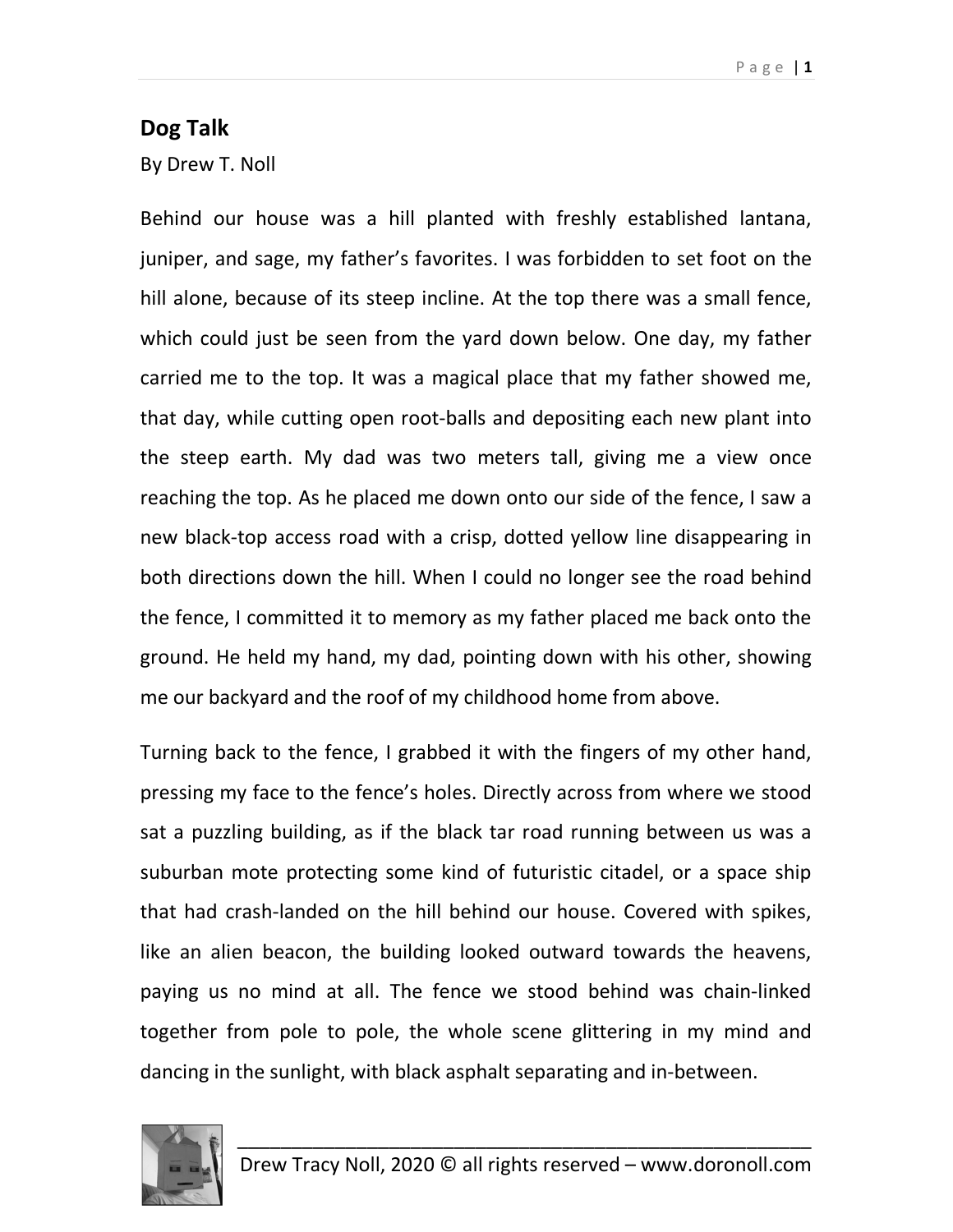Before I had finished exploring the world above, I was carried back down to the prison yard below. I pleaded daily to return, but my cries went unheard. So, one night, I snuck out of bed in the wee hours before the sun woke, and tiptoed down the hall, risking it all. Ruff, the black Labrador I named inadvertently as my parents heard us conversing, was waiting for me at the door, his tail wagging for adventure in store. His tongue lapping to greet me, I crept through the sliding glass door, and out onto the patio in the backyard. I glanced warily upwards for the opossum that sometimes hung from his tail eating my father's grapes from the pergola. I moved stealthily beneath the vines, and then crossed the manicured grid of grass beyond to the base of the freshly planted hillside. I hoped that my mother would not wake to see me through the aluminum framed kitchen windows that rattled at each sonic boom overhead. The jets flew over at night sometimes, since they were stationed nearby, and I hoped they didn't fly by on this particular day.

Sun beams had just reached into the backyard with crisp, wet dew glistening from the plant balls spattered across the hillside, beckoning me to explore. Ruff wanted to talk, jumping up and down all around me. When Ruff saw I was on a mission and had no time to speak, he looked me in the eye, but then let me pass without a word. I was worried he would start yelling at me for being outside, but he stepped aside. He and I stood eye to eye, me on two legs and him on four, but he let me pass, thankfully quiet, without a single word. With Ruff prancing with me all the way, I arrived at the edge between the green lawn and the hillside of dirt, where I could see

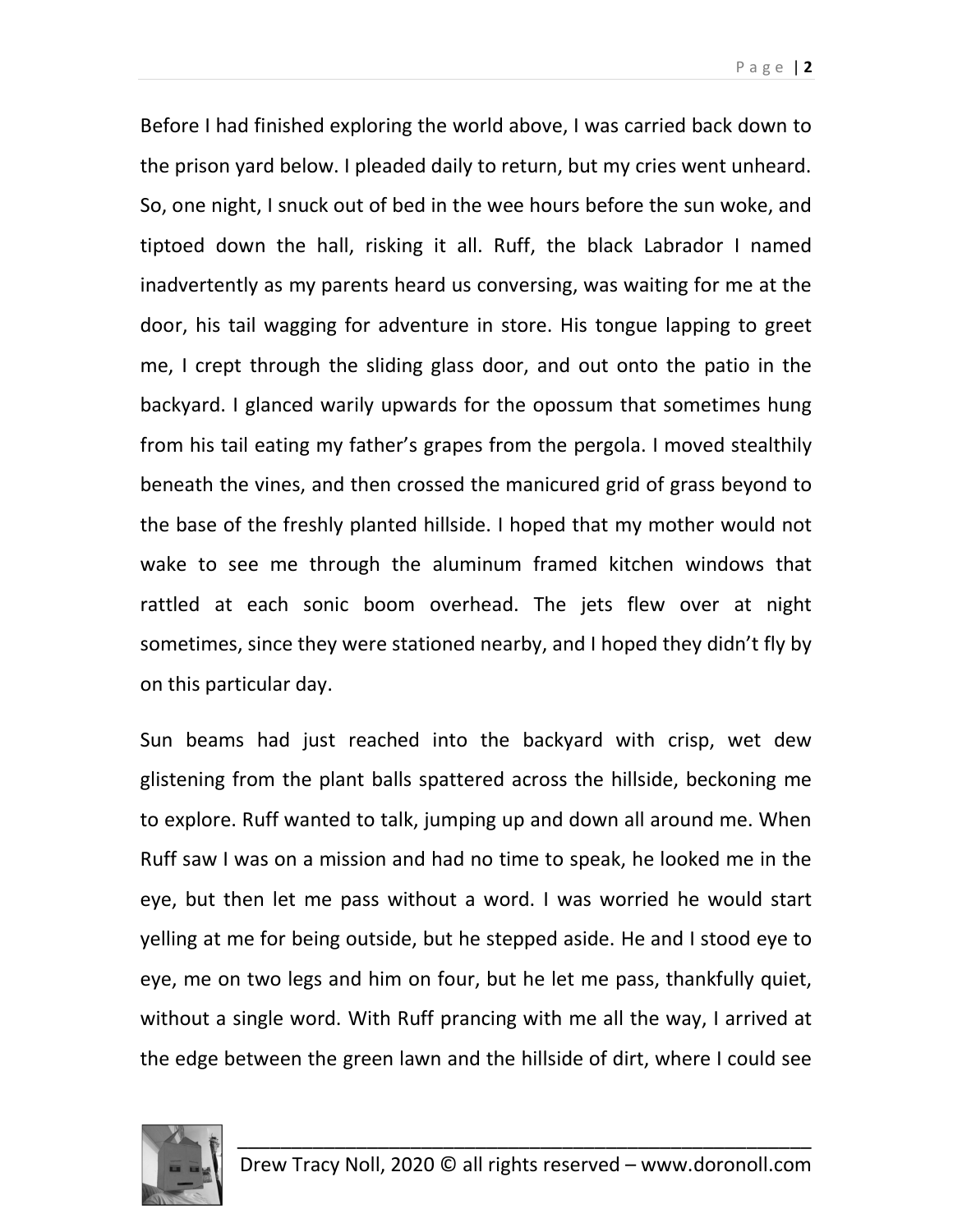the little plants arranged across its steep surface like suspended asteroids about to fall. Ruff stopped jumping and sat down. We locked eyes for a moment again and he became calm, seemingly waiting for me to take the first step over the line and onto the forbidden hill of soil.

Bending my knee and raising my foot, I stepped onto the slope. Ruff didn't say a word. I began to climb on all fours, slipping back into the loose earth with each movement. Ruff just waited for me at the bottom as I climbed, even though he knew, as I did, that we weren't allowed. My hands and feet became muddy as I scratched my way up the steep, freshly turned soil, but I didn't care. I left my socks at the bottom, since they were all wet from the morning dew melting onto the lawn. All I wanted was to see over the top, to the secrets that were kept from me by the hill incessantly peering down into my back yard. I could hear Ruff begin to mutter to himself, but when I looked back down my head spun from the potential tumble. So, with my head down in front, and my arms and legs scratching across the crumbling dirt, I climbed.

I only had a few more scrabbles to go, and was almost able to see over the dark horizon at the top of the hill. As I climbed those last few steps I could see in my mind's eye the glittering towers covered with sparkling dew, swooping wires draped between them, communicating with the heavens. I imagined the energy gleaming from each surface, shimmering in the morning light, and could hardly wait to see the castle of wire and spires once again. This time would be without the threat of not having enough time, of being forced down, once again, like an infant into prison. This time

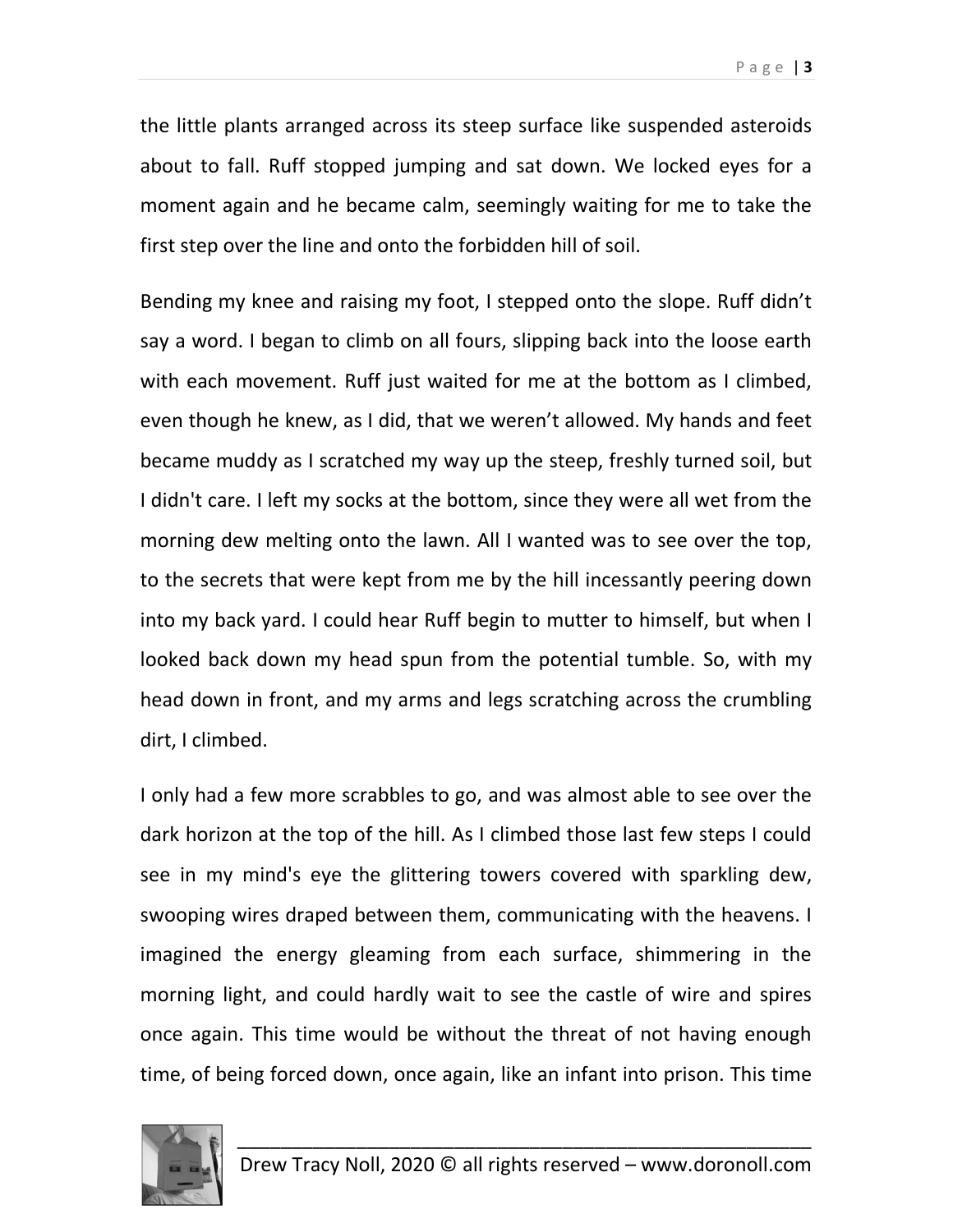would be different; just a little further, just a little more… My feet kept slipping… The towers at the top were waiting… just one more surge.

I felt a sharp pressure clamp onto my arm, just below the shoulder. I heard a scream echo out into the morning air  $-$  was it mine? No, my mouth was clenched tight, my teeth grinding together with each step I took  $-$  in the wrong direction. I tried to see my feet under me. I tried not to fall back down into the waiting jail below. No  $-$  I was being dragged, and at a speed my legs had never moved. I was flying with feet barely touching, my citadel with spires receding, lost forever somewhere up above.

Airborne across the edge between soil and grass, I sprawled onto the wet lawn, Ruff prancing up ahead towards my mom. She had just burst from the patio door with a spent scream still clinging to her lips, and in that moment I knew what had happened. I sat on the grass crying, curling deeper into my core, my arm sore and throbbing. My knees were skinned from where the wet grass had torn in, but it wasn't the pain that made me cry, it was the ache my heart felt. Ruff had abandoned me. He had finally ventured up onto the forbidden slope, against my command, his better judgment pulling me from my mission; a traitor to the core.

Ruff didn't say a word at the bottom. He slunk back to me with his tail wagging and ears draped low, and then returned to my mother expecting a scolding; but, a scolding never came. Ruff should have been in big trouble, dragging me as he had, but I was wrong. Once I stopped crying, and my mom checked the patch of bruised skin on my arm, brushing me off and